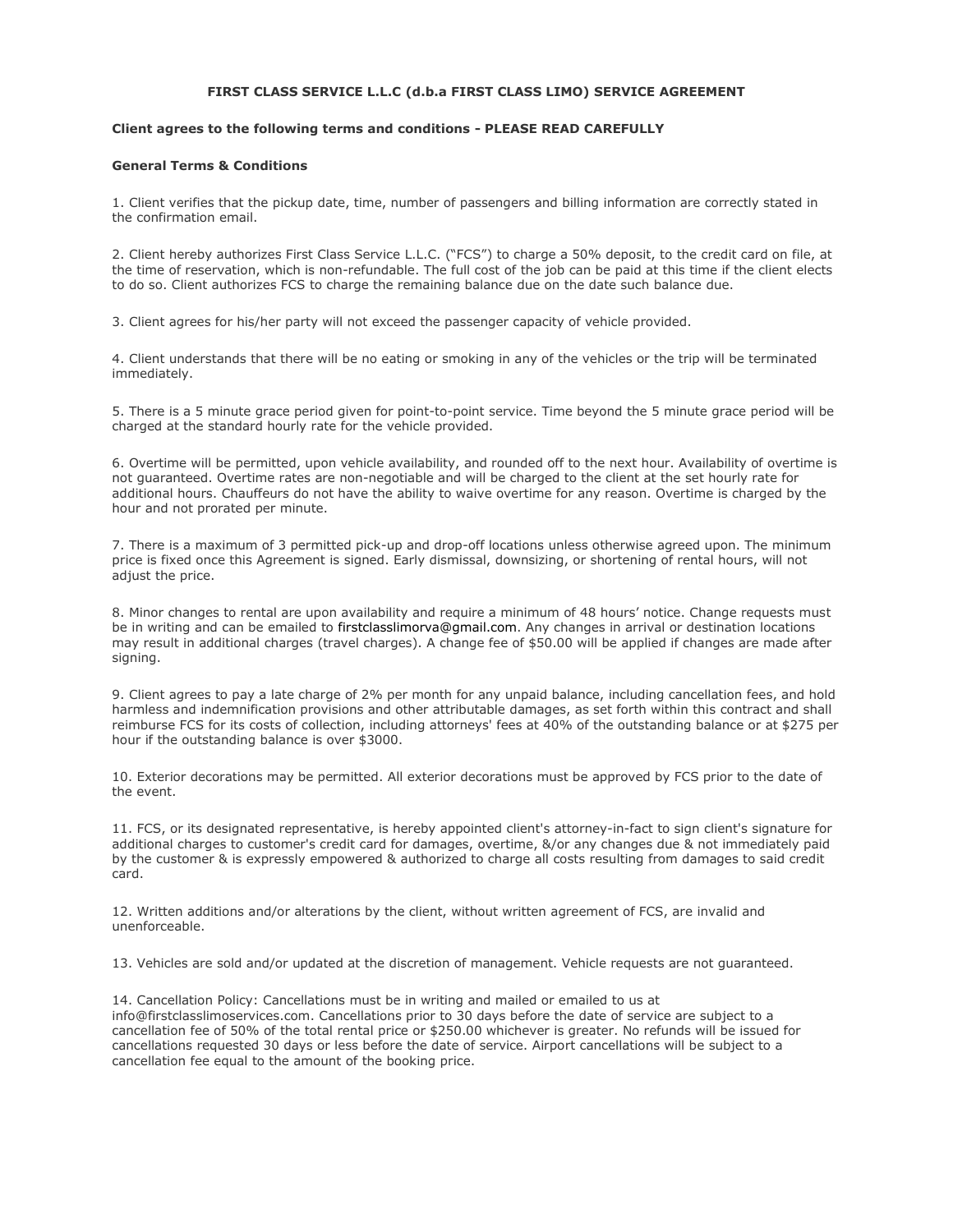#### **Vehicles**

15. The chauffeur inspects each vehicle before, during and after each rental. Client is responsible for the actions of his/her guests in every regard to the services provided during rental. In the event of damage client shall be responsible for any and all harm and damages suffered by the company, its agents, employees, or third parties, including but not limited to the vehicle. In regards to staining, breakages, burns, or any other interior or exterior damage client shall be responsible for the actual cost to repair or replace, with a minimum charge of \$200.00.

16. Additional charges will be applied to the credit card on file to cover any damages that occur. Charges may include: Cigarette burns: not less than \$500.00; Ripped or damaged upholstery: not less than \$700.00; Spillage of drinks: not less than \$200.00; Stained Carpet: not less than \$200.00; Vomit in or on the limousine: not less than \$200.00; Lost or broken glassware: \$20.00 per glass. Fees will be applied to the credit card on file

17. SMOKING, ILLEGAL USE OF ALCOHOL (if passengers are under the age of 21), &/OR NARCOTICS OR CONTROLLED SUBSTANCES ARE PROHIBITED AND WILL RESULT IN ADDITIONAL CHARGES AND IMMEDIATE TERMNATION OF THE TRIP.

18. Chauffeur has the right to terminate the trip, without refund, if he/she feels that the party is not abiding by the above rules or is putting the vehicle or the chauffeur at risk. Additional fees may be charged to cover damages at the discretion of FCS.

## **Liability**

19. It is the client's and any passenger's exclusive responsibility to ensure that seatbelts are worn at all times while in the vehicle. We accept no liability for loss, damage, death or bodily injury that can be attributed to a passenger's failure to wear a seatbelt or other restraint device that was available for their use and in working order. When infants are travelling, it is the exclusive responsibility of the accompanying parent, guardian or caregiver to ensure that the infant is protected by a restraint system appropriate to the child's age and size.

20. Except in the case of willful misconduct or gross negligence of FCS, its agents or employees, client hereby waives any and all claims against FCS, its agents or employees for injury, loss, or damage, including consequential damages, to client's person or property from whatever cause. In addition, client waives any right of subrogation with regard to the same.

21. Client understands and accepts that Acts of God, unforeseen traffic and severe weather conditions delay travel. There may be unexpected vehicle breakdowns and other unforeseen events beyond the control of FCS, for which FCS shall not be liable to client. There shall be no recourse for any of the same. In the event of a vehicle breakdown, all efforts will be made to supply a replacement vehicle. If a replacement vehicle is sent &/or client refuses a replacement vehicle, no refund is due. If no replacement vehicle is available, refund shall be limited to the amount paid by client. FCS is not responsible to fulfill itineraries developed by the client, which indicate a time that the client expects to arrive at certain locations after the initial pick up time.

22. Neither FCS, its agents nor employees shall be liable for any personal property of the client or client's guests, which are misplaced, damaged or left in the vehicle.

23. We reserve the right to subcontract the provision of services to Associates and in such situations, our liability is limited to ensuring that we use due care and skill in the selection of the sub-contractor or affiliate company to provide the services. If we are liable to you for any reason, our liability will be limited to the direct costs you incur which are a foreseeable consequence of our failure up to a maximum of \$1,000.

#### **1950 Bentley Mark VI & 1960 Rolls-Royce Silver Cloud**

24. Client understands that the 1950 Bentley Mark VI (the "Bentley") and the 1960 Rolls-Royce Silver Cloud ("Rolls-Royce") are limited to travel within a 15 mile radius of 8821 Gayton Road, Henrico, Virginia and that the Bentley cannot travel on highways.

25. Client understands that the Bentley and the Rolls-Royce are unable to travel in snow, rain or inclement weather and in the event of such conditions, FCS will make reasonable efforts to supply a replacement vehicle.

26. Client understands that the Bentley and the Rolls-Royce are classic cars, and as such, may be prone to unforeseen mechanical issues and/or overheating. In the event of such situation, FCS will make every effort to supply a replacement vehicle.